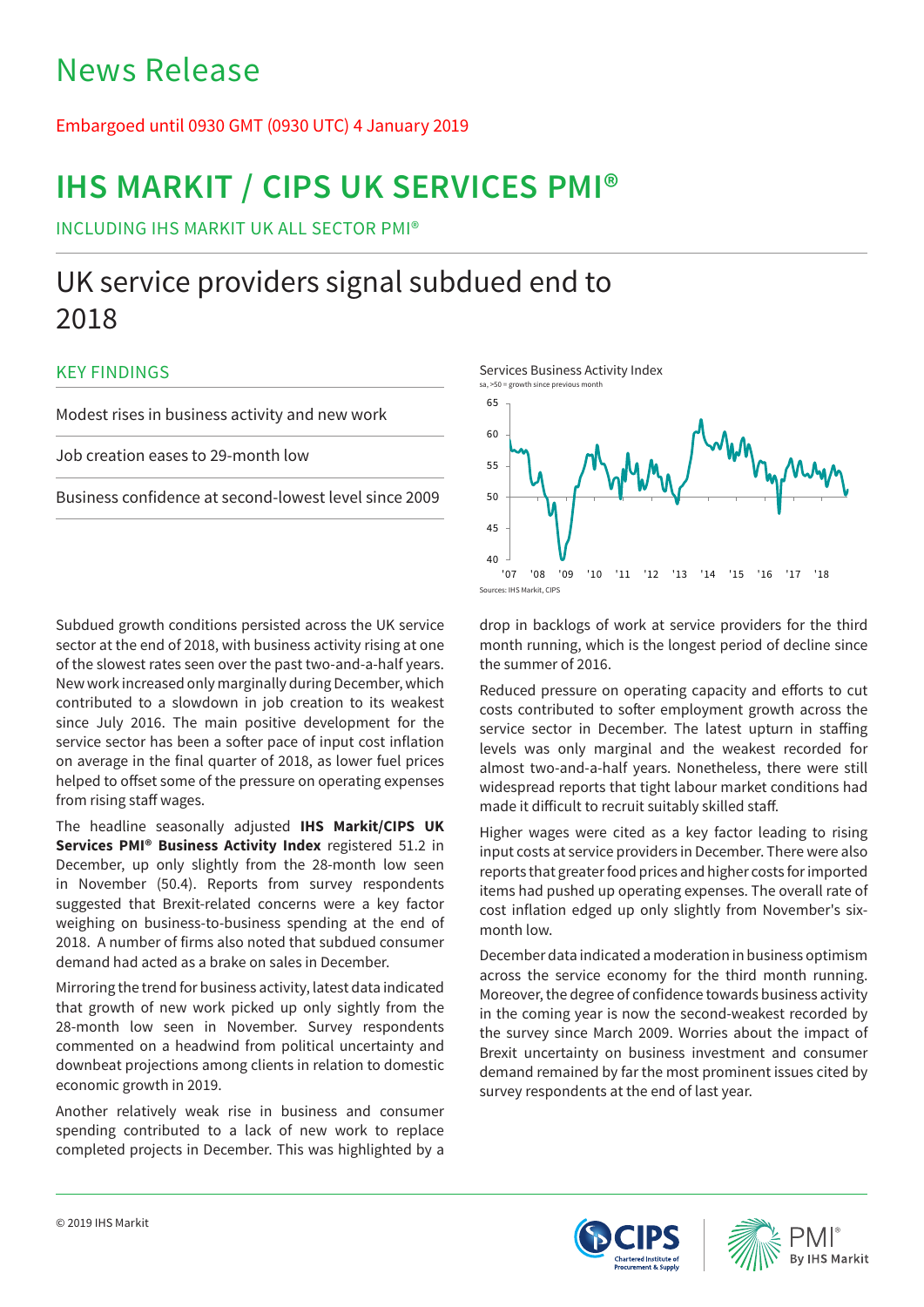## IHS MARKIT UK ALL SECTOR PMI®

# UK private sector output rises at slightly faster pace

### Composite Output Index



All Sector PMI indices are weighted averages of comparable manufacturing, construction and services PMI indices. Weights reflect the relative size of the manufacturing, construction and service sectors according to official GDP data.

The UK All Sector Output Index is a weighted average of the UK Manufacturing Output Index, the UK Total Construction Activity Index and the UK Services Business Activity Index.

At 51.6 in December, the seasonally adjusted All Sector Output Index was up slightly from 51.0 in November. However, the latest reading pointed to the second-slowest rate of business activity expansion since July 2016.

## **COMMENT**

## Chris Williamson, Chief Business Economist at IHS Markit, which compiles the survey:

*"The service sector typically plays a major role in driving economic growth, but is now showing worrying signs of having lost steam amid intensifying Brexit anxiety. The*  final two months of 2018 saw the weakest back-to-back expansions of business activity since late-2012 and highlight *how clarity on Brexit is needed urgently in order to prevent the economy sliding into contraction.*

*"Combined with disappointing growth in the manufacturing and construction sectors, the meagre service sector expansion recorded in December is indicative of the economy*  growing by just 0.1%.in the closing quarter of 2018.

*"Although increased preparations for a potentially disruptive 'no deal' Brexit are helping to boost business activity in some cases, notably in manufacturing, heightened Brexit uncertainty is compounding a broader economic slowdown. Measured across all sectors, business optimism is down to*  the third-lowest since comparable data were first available in 2012.

*"Even the current slow growth of business activity is only*  being achieved by firms eating into back orders, suggesting *that operating capacity could be reduced in coming months*  unless new order inflows pick up. Employment growth is already faltering as firms took a more cautious approach *to hiring. Both manufacturing and services have seen*  previously solid hiring trends stall to near-stagnation, *underscoring how the uncertainty faced by businesses will*  inevitably feed through to households as the job market *deteriorates."*

## Duncan Brock, Group Director at the Chartered Institute of Procurement & Supply, said:

*"The cold winds from the continued EU crisis resulted in*  the weakest rise in services employment since July 2016 as *consumers were reluctant to spend and clients once again delayed orders.* 

*"The pressures of higher wage demands added to input costs, though there was some reprieve in the shape of lower fuel prices. This was not enough to prevent businesses*  passing costs on to clients at the fastest rate since June 2018 as the expense of the right staff and business overheads ate *into precious margins.* 

*"Whilst overall the services sector still grew, it was at a restrained rate as businesses remain under the Brexit*  cosh. Indecision is squeezing the life out of activity, new orders, and consumer confidence and with the gloomiest expectations for the future since July 2016, the sector is moving through a dark tunnel without a speck of light at the *end it seems."*